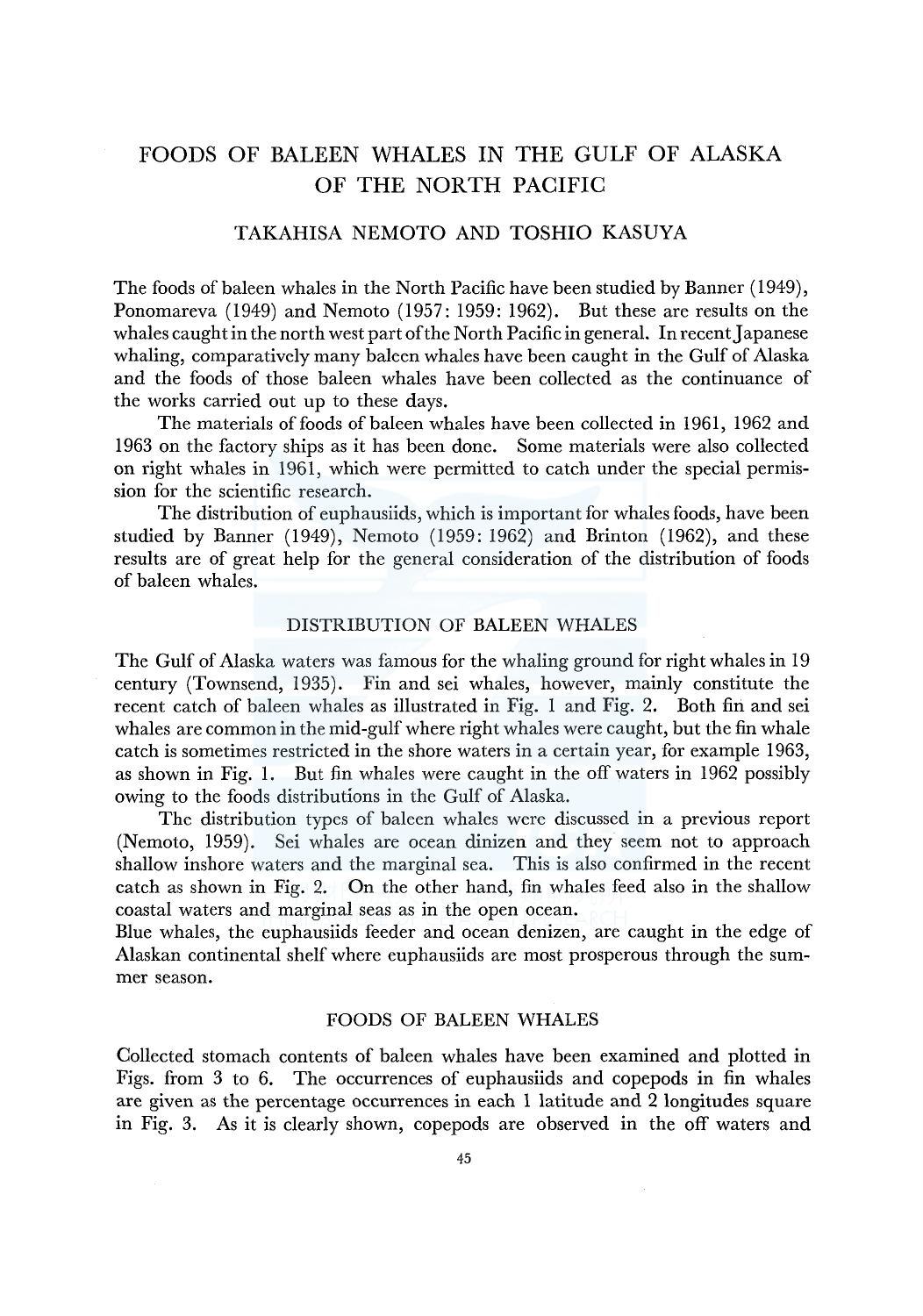euphausiids are mainly distributed in the shore waters as the foods of fin whales in 1963.

Three species of euphausiids, *Euphausia pacijica, Thysanoessa inermis* and *T. spinifera* are main euphausiids occurred in the stomachs of baleen whales in the coastal waters.

The distributions of North Pacific euphausiids also have been discussed by Banner (1949), Brinton (1962) and Nemoto (1962). Six northern Pacific euphausiids *Euphausia pacijica, Thysanoessa inermis, T. longipes, T. raschii, T. spinifera* and *Tessarabrachion oculatus* are all common in the Alaskan Gulf although the depth and horizontal distributions are somewhat different.



Fig. 1. Catch distribution of blue and fin whales by Japanese whaling expeditions in the Gulf of Alaska in 1963.

*Euphausia pacijica* is recorded from the most northern Gulf of Alaska by Banner ( 1949). The geographical distribution of *Euphausia pacijica* established by Brinton ( 1962) endorces the wide distribution of this species in the subarctic Pacific, and its importance for marine animals may be valid in the southern waters (Nemoto, 1959: Brinton, 1962). *Euphausia pacijica* is found in both oceanic and neritic waters in vast swarms (Banner, 1949), but baleen whales in the Gulf of Alaska took it mainly in the continental shelf edge of the gulf. The size of the collected specimens is larger comparing with specimens in southern waters (Unpublished data in the Whales Research Institute).

*Thysanoessa spinifera* is one of the most important euphausiids in the Alaskan Gulf as a food of baleen whales. It was found in the shore waters of the Aleutian Islands only in the eastern side (Nemoto 1959: 1962), but it was never found in the west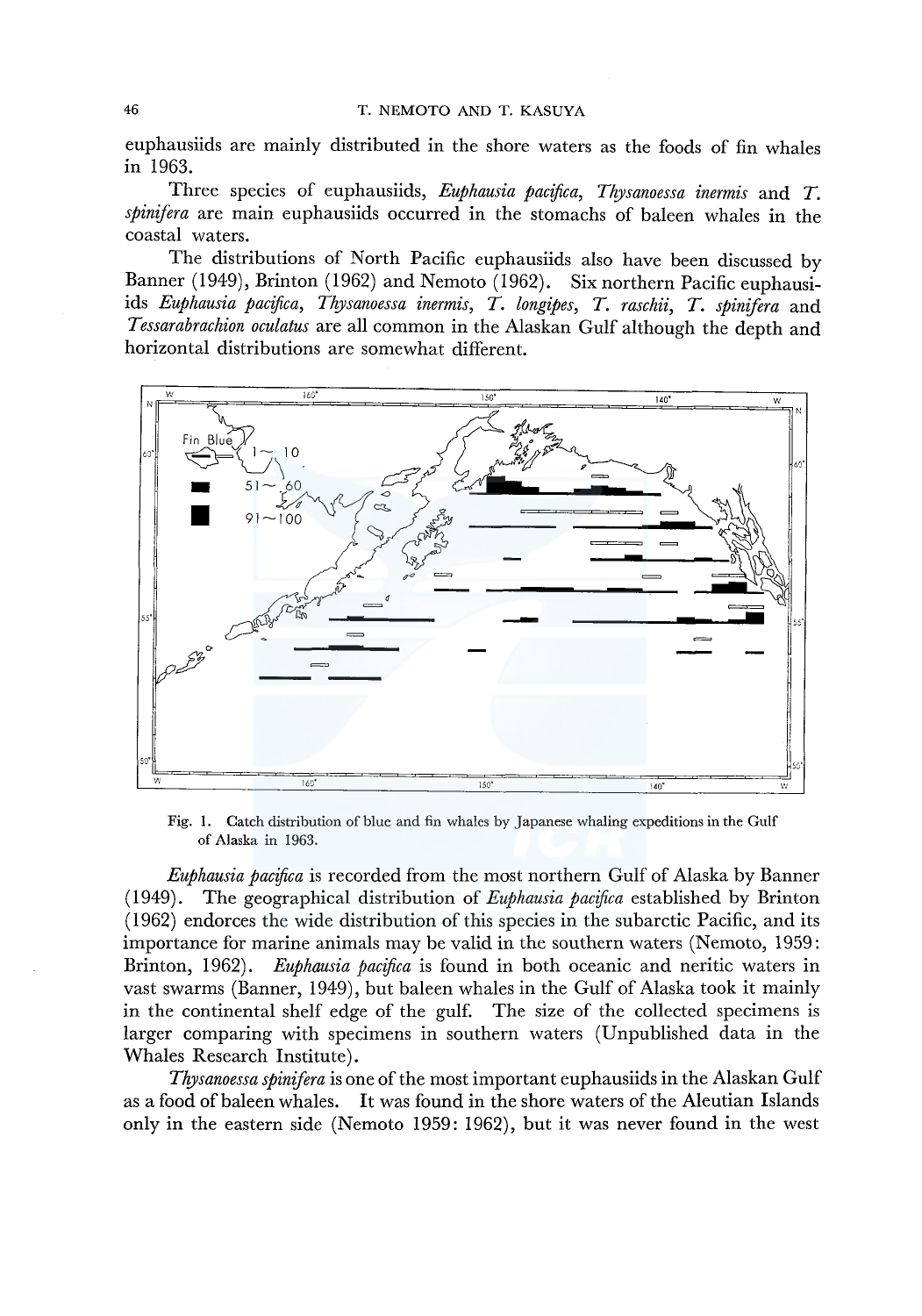waters of the Bering sea and the North Pacific (Nemoto, 1959: 1962: Brinton, 1962). It distributes from the eastern part of the Aleutian Islands to the southern California along the shelf waters. It is considered to be the most dominant euphausiids species in the neritic waters of the Gulf of Alaska. Baleen whales, blue, fin and humpback whales, which are swallowing type in feeding (Nemoto, 1959) are possibly feed on this *T. spinifera* in those waters. *T. spinifera* appeares to be restricted to depths of less than 100 meters (Brinton, 1962), and it is found also in the daytime in the shallower waters in near-shore waters.



Fig. 2. Catch distribution of sei whales by] apanese whaling expeditions in the Gulf of Alaska in 1963.

The third species, *Thysanoessa inermis* is the most important euphausiids species in the waters of the east Bering Sea and off Kamtchatka waters (Nemoto, 1959), but it is rather scarce as the foods of baleen whales in the Gulf of Alaska. Banner reported it from the Gulf of Alaska and Brinton also noted the main range of T. *inermis* covers arctic boreal regions of the North Pacific north of 52°N in the eastern part. As for the morphorogical types of *T. inermis,* two spines form is dominant in these areas as considered in a previous report (Nemoto, 1959: 1962), and it amounts about  $75\%$  or more in the Gulf of Alaska waters, in the east side of the Pacific.

Another neritic species *Thysanoessa raschii* has been recorded in the shore waters of the Alaskan continental shelf by Banner (1949), but it has not been observed as foods of fin and other baleen whales in the Gulf of Alaska. Perhaps it distributes shallower and colder neritic waters along the Alaskan continent throughout winter and summer seasons.

*Thysanoessa longipes* on the other hand, distributes in the off waters. In 1962,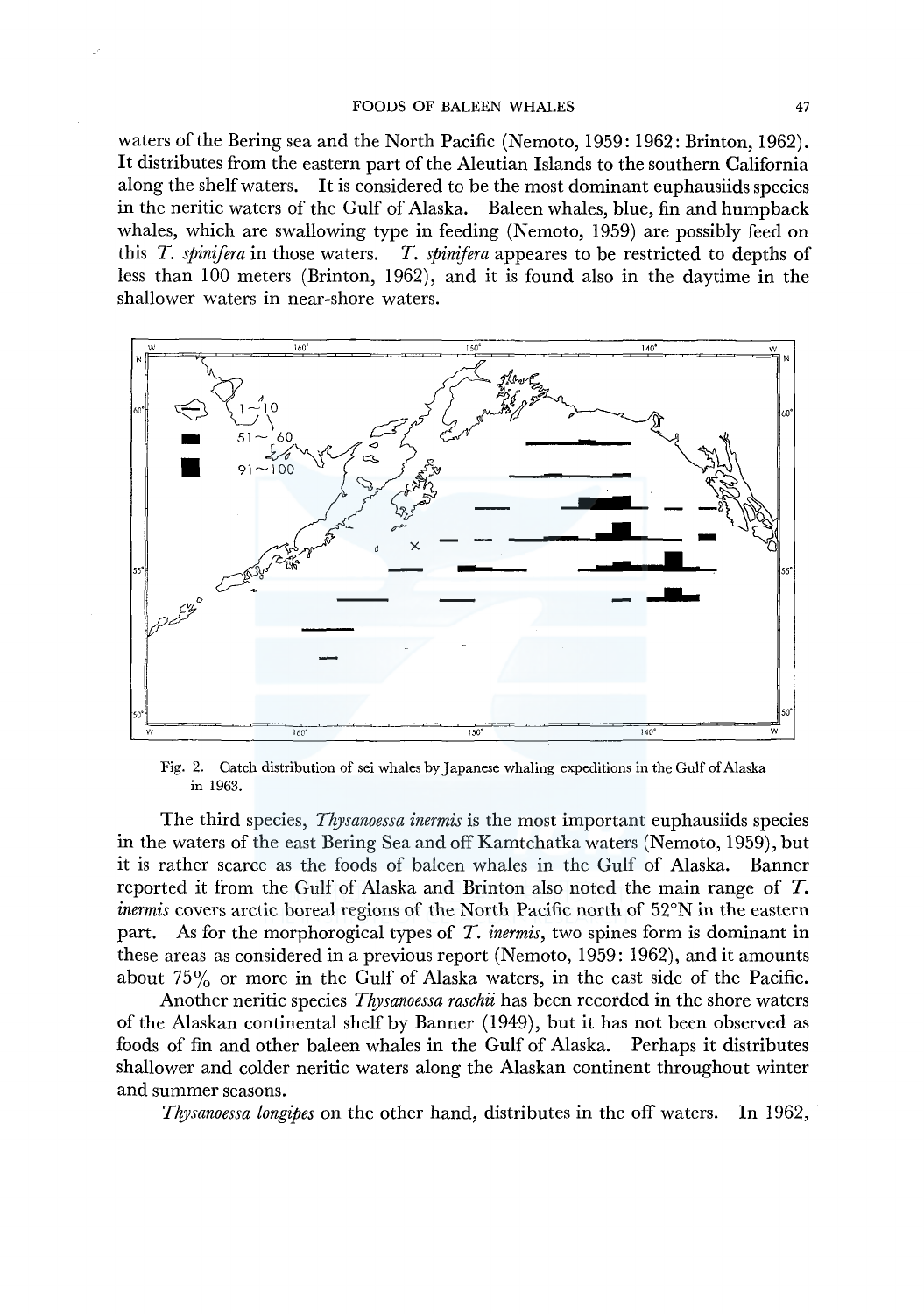comparatively many fin whales had been caught when they were feeding on *T. longipes* in the mid-gulf. The concentration of *T. longipes* in the mid-gulf is also shown by plankton investigations (McAllister, 1961: Brinton, 1962). It is preliminarily suggested that the relative abundance of off shore species *T. longipes* may affect the migration of fin whales to those areas. The close related species,  $\overrightarrow{T}$ . *inspinata* has not been found in the stomachs of baleen whales caught in the Gulf of Alaska. In 1963, *T. longipes* has not been found in the mid-Alaskan Gulf and fin whales had not been observed in the area in swarms. the Bering Sea and southern waters of the Aleutian Islands, and annual fluctuations



Fig. 3. Percentage occurrences of euphausiids (Black) and copepods (White) in the stomachs of fin whales caught in the Gulf of Alaska in 1963. Cross-Position of right whale capture.

were also observed in comparing with other euphausiids such as *T. inermis* and *T. raschii* (Nemoto, 1959), which form the stable feeding grounds every year. Two species of copepods, *Calanus cristatus* and *C. plumchrus,* are common as the foods of baleen whales in the Gulf of Alaska as in the Bering Sea (Nemoto, 1962). Fin whales prefer *Calanus cristatus* as the swallowing feeding type, but a few fin whales also take *Calanus plumchrus.* 

Sei whales are mostly skimming feeder in the North Pacific (Nemoto, 1959), feeding on copepods. As it is illustrated in Fig. 4, they exclusively feed on copepods in the off waters of the Gulf of Alaska. *Calanus cristatus* and *Calanus plumchrus* are observed as the foods of sei whales. *C. cristatus* is more dominant in the off waters, although sei whales have taken *C. plumchrus* in the western waters of Kamtchatka region and southern off waters of the Aleutian Islands.

Two cases of right whales which have taken *Calanus prumchrus* in the coastal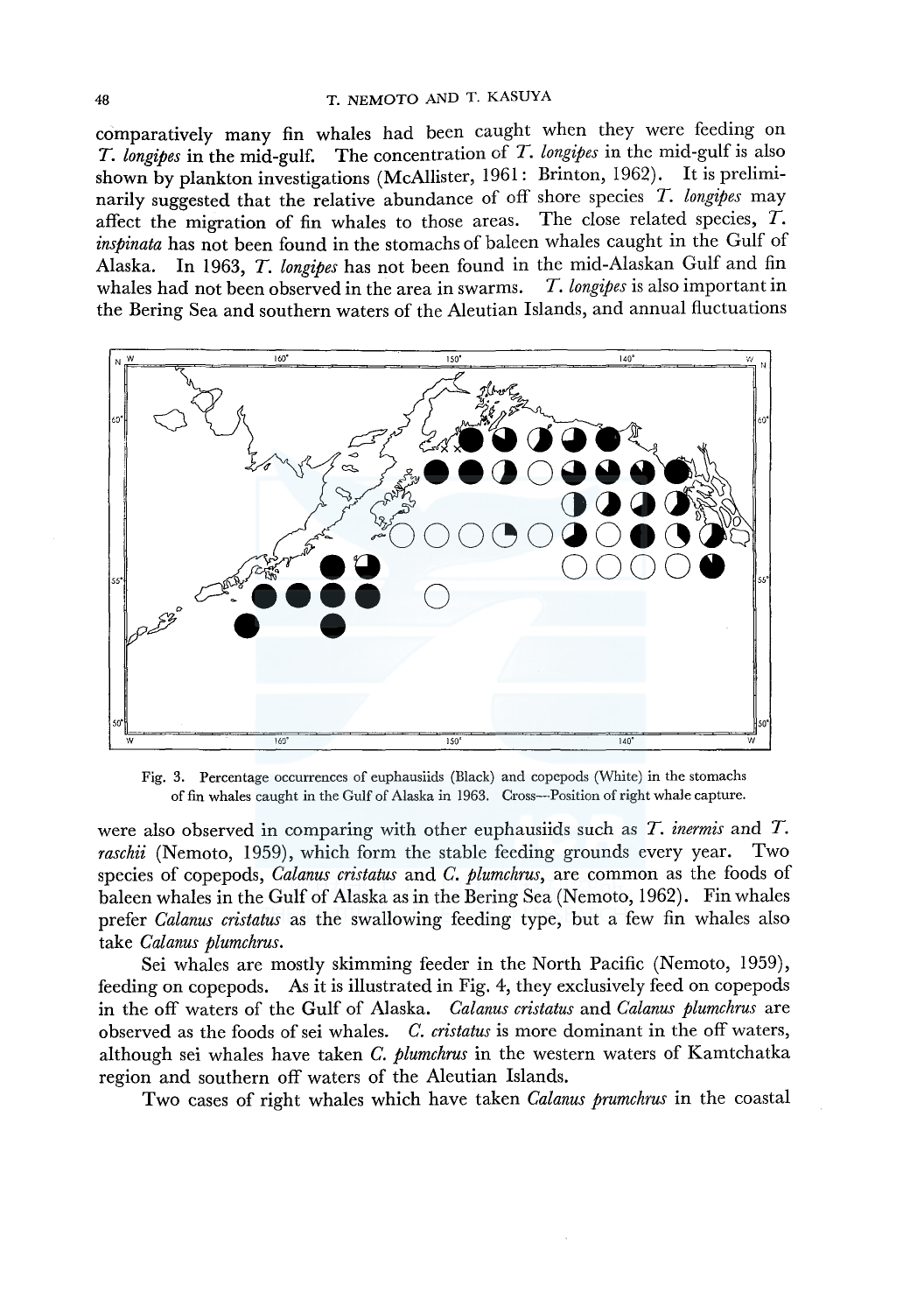

Fig. 4. Percentage occurrences of copepods (White) and euphansiids (Black) in the stomachs of sei whales caught in the Gulf of Alaska in 1963.



Fig. 5. Euphausiids occurrences in the stomachs of baleen whales in 1962.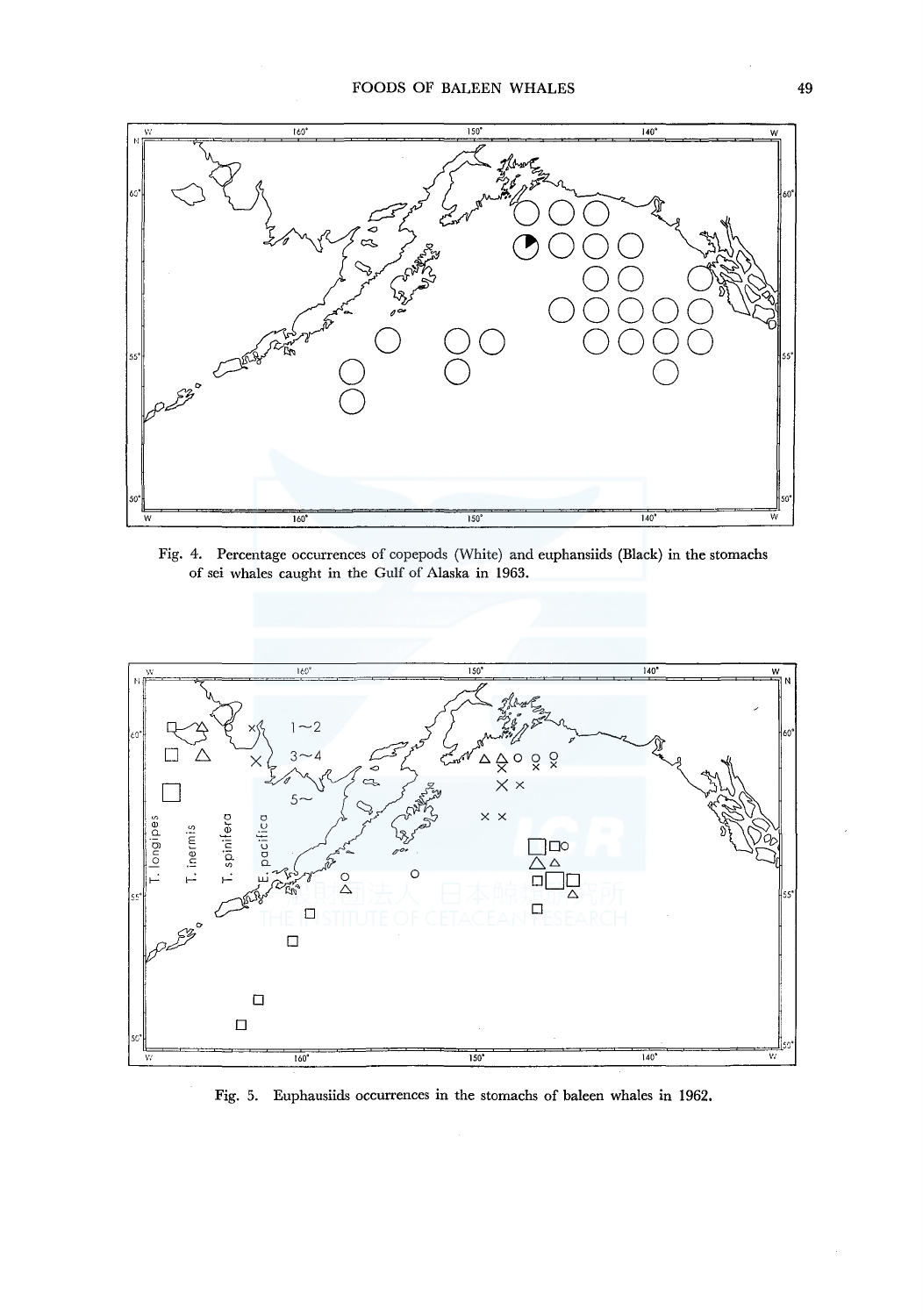waters of Kodiak Islands show that they were skimming feeder, which coincides with the results obtained in the waters off Japan.



Fig. 6. Euphausiids occurrences in the stomachs of baleen whales in 1963.



Fig. 7. Water masses in the Gulf of Alaska (After Doe, 1955).

The water mass of the Alaskan Gulf is described by many authors, and one example is given by Doe (1955). It fairly well coincided with the main distributions of the euphausiids species and copepods. *Thysanoessa spinifera, T. raschii* and *T. inermis* are coastal species, whereas *T. longipes* is offshore species. The life cycle of the former species may be brought up in the neritic domain, but *T. longipes* has some